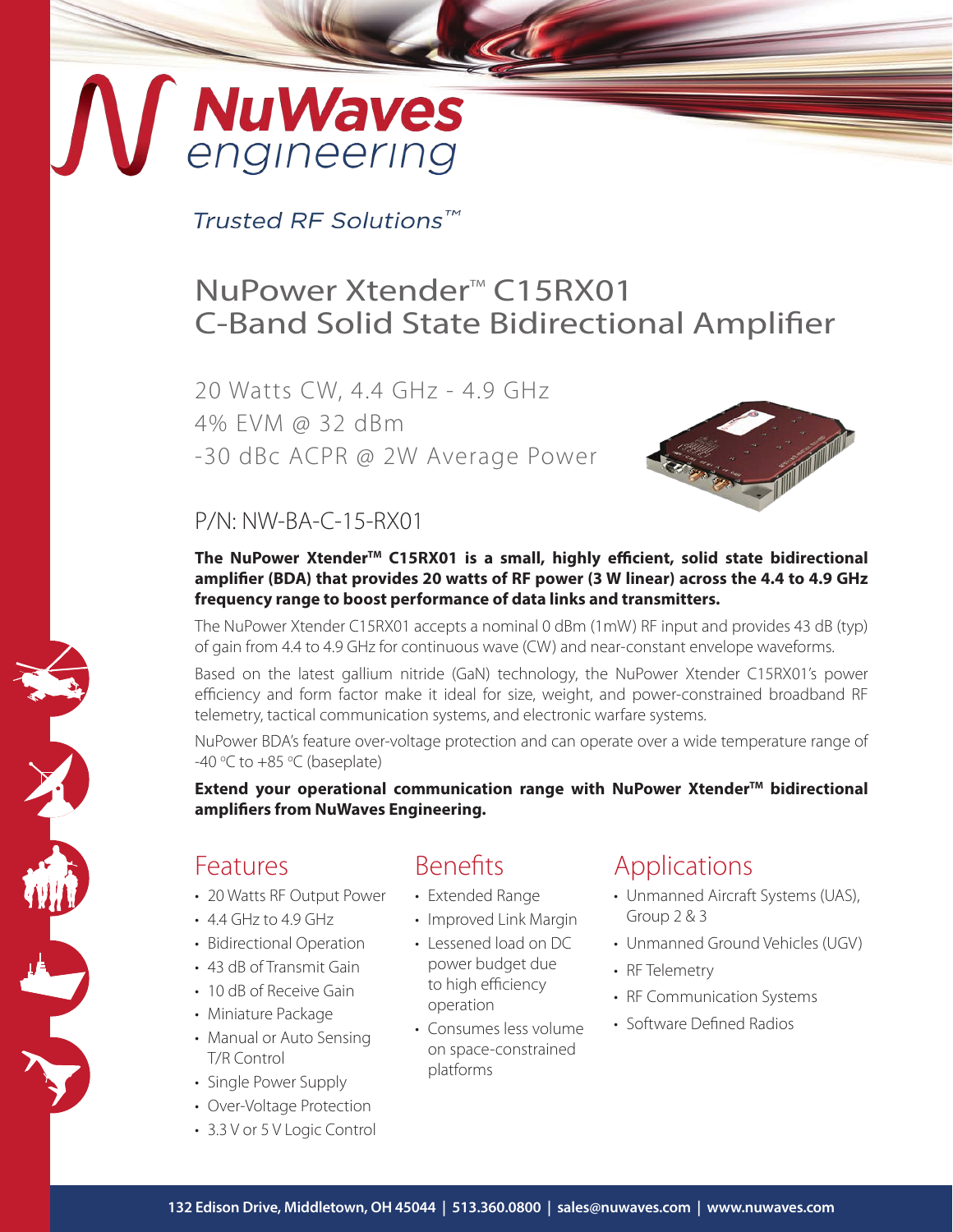# NuPower<sup>™</sup> Xtender C15RX01 BDA

# Specifications

#### Absolute Maximums

| <b>Parameter</b>                                  | <b>Rating</b> | <b>Unit</b> |
|---------------------------------------------------|---------------|-------------|
| Max Device Voltage                                | 32            |             |
| Max Device Current @ 28 VDC                       |               | A           |
| Max RF Input Power @ ANT Port, $Z_1 = 50 \Omega$  | $+5$          | dBm         |
| Max RF Input Power @ XCVR Port, $Z_1 = 50 \Omega$ | $+15$         | dBm         |
| Max Operating Temperature (ambient)               | 55            | °C          |
| Max Operating Temperature (baseplate)             | 85            | °C          |
| Max Storage Temperature                           | 100           | ℃           |

| <b>Export Classification</b> |  |  |  |  |
|------------------------------|--|--|--|--|
| FAR99                        |  |  |  |  |

#### Electrical Specifications - Operational @ 28 VDC, 25 °C, Z<sub>S</sub>=Z<sub>L</sub>=50 Ω

| <b>Parameter</b>             | <b>Symbol</b>        | <b>Min</b> | Typ | <b>Max</b> | <b>Unit</b> | <b>Condition</b>                    |
|------------------------------|----------------------|------------|-----|------------|-------------|-------------------------------------|
| Operating Frequency          | BW                   | 4.4        |     | 4.9        | GHz         |                                     |
| Switching Speed              | TX <sub>ON/OFF</sub> |            |     |            | μS          | 10% to 90%                          |
| Operating Voltage            | <b>VDC</b>           |            | 28  | 32         |             |                                     |
| Operating Current - Transmit | I <sub>DD</sub>      |            | 4.0 |            | A           | $CW, +28$ Vin, Pin $= 0$ dBm        |
| Operating Current - Receive  | Inn                  |            | 35  |            | mA          | Receive Mode                        |
| Quiescent Current            | I <sub>DO</sub>      |            | 800 |            | mA          | No RF Signal Applied, Transmit Mode |
| Module Efficiency            |                      |            | 25  |            | $\%$        | $CW$ , Pin $= 0$ dBm, Transmit mode |

#### Electrical Specifications - Transmit @ 28 VDC, 25 °C, Z<sub>S</sub>=Z<sub>L</sub>=50 Ω

| <b>Parameter</b>                       | <b>Symbol</b> | <b>Min</b> | <b>Typ</b>     | <b>Max</b> | <b>Unit</b> | <b>Condition</b>                         |
|----------------------------------------|---------------|------------|----------------|------------|-------------|------------------------------------------|
| Operating Frequency                    | BW            | 4.4        |                | 4.9        | GHz         |                                          |
| RF Output Power                        | $P_{SAT}$     | 15         | 20             |            | W           | 4.4 GHz - 4.9 GHz, 0 dBm input           |
|                                        |               |            | 31             |            |             | $4.4$ GHz                                |
| RF Output Power, P1dB                  | P1dB          |            | 35             |            | dBm         | 4.65 GHz                                 |
|                                        |               |            | 38             |            |             | 4.9 GHz                                  |
|                                        |               |            | 50             |            |             | 4.4 GHz, @ -30 dBm input                 |
| Small Signal Gain                      | G             |            | 55             |            | dB          | 4.65 GHz, @ -30 dBm input                |
|                                        |               |            | 55             |            |             | 4.9 GHz, @ -30 dBm input                 |
| Small Signal Gain Flatness             | ΔG            |            | 5              |            | dB          | $Pin = -30$ dBm                          |
| Input VSWR                             | VSWR          |            | 2:1            |            |             |                                          |
| Output Mismatch (No Damage)            | VSWR          |            |                | 10:1       | $\psi$      | no damage at all phase angles            |
| Nominal Input Drive Level              | $P_{IN}$      |            | 0              |            | dBm         |                                          |
| Operating Voltage                      | VDC           | 27         | 28             | 32         | $\vee$      |                                          |
| Quiescent Current (Transmit Mode)      | $I_{DQ}$      |            | 0.8            |            | A           | No RF Signal Applied                     |
| <b>Operating Current</b>               | $I_{DD}$      |            | 4.0            |            | A           | $Pin = 0$ dBm                            |
| Module Efficiency                      |               |            | 25             |            | $\%$        |                                          |
| Switching Speed                        | $TX_{ON/OFF}$ |            | $\overline{2}$ |            | $\mu S$     | 10% to 90%                               |
| Third-Order Intermodulation Distortion | IMD3          |            | $-30$          |            | dBc         | Two tone test $@1$ MHz spacing Pout = 2W |
| Harmonics                              | 2nd           |            |                | $-25$      | dBc         |                                          |
|                                        | 3rd           |            |                | $-25$      | dBc         |                                          |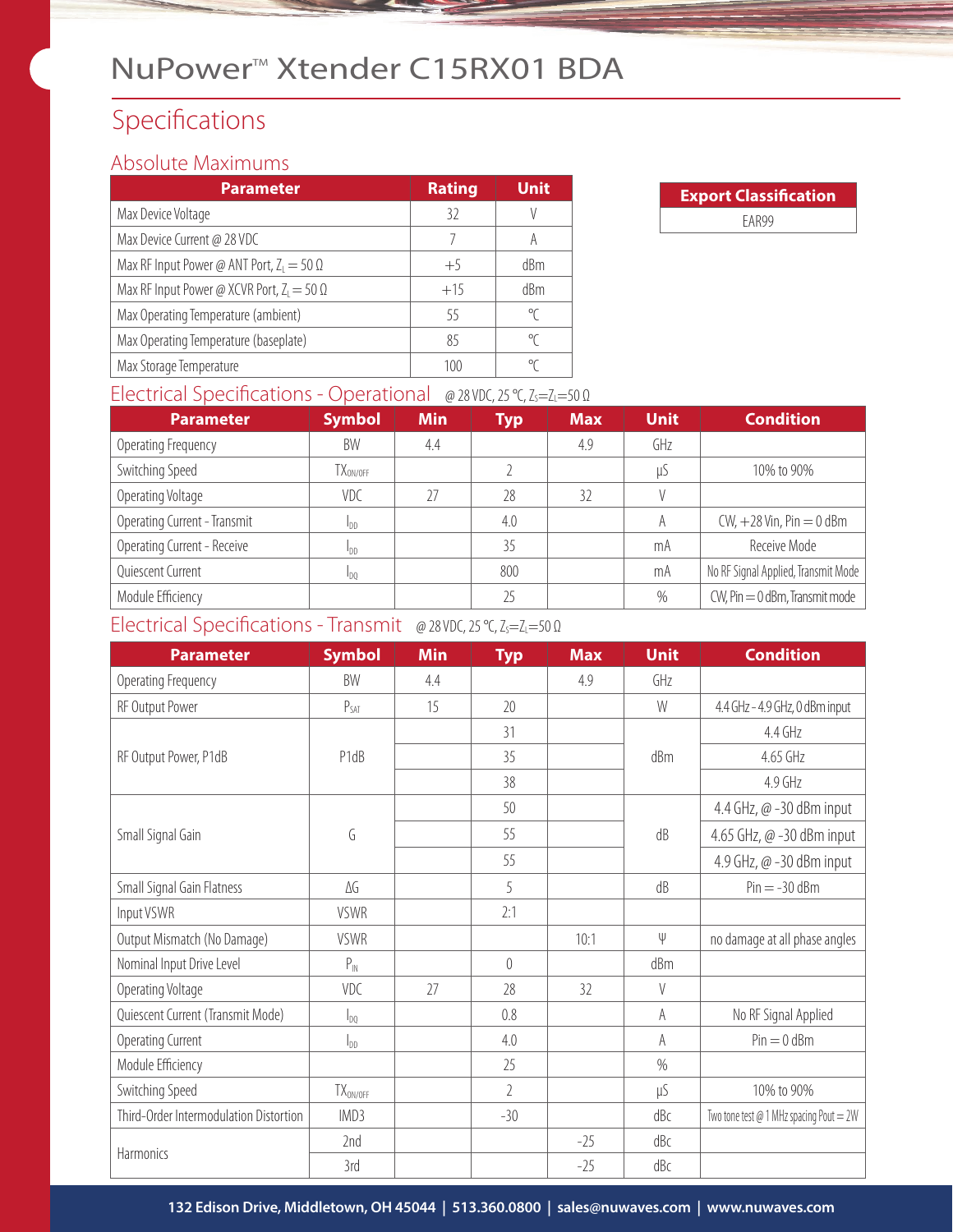# NuPower<sup>™</sup>Xtender C15RX01 BDA

# Specifications (cont.)

#### Electrical Specifications - Receive @ 28 VDC, 25 °C, Z<sub>S</sub>=Z<sub>L</sub>=50 Ω

| <b>Parameter</b>      | <b>Symbol</b>     | <b>Min</b> | <b>Typ</b> | <b>Max</b> | <b>Unit</b> | <b>Condition</b>        |
|-----------------------|-------------------|------------|------------|------------|-------------|-------------------------|
| Receive P1dB          | P <sub>1</sub> dB |            | $+18$      |            | dBm         |                         |
| Receive Gain          |                   |            | 10         |            | dB          |                         |
| Receive Gain Flatness | ΔG                |            | $+$        |            | dB          | From 4.4 GHz to 4.7 GHz |
| Receive Current       | <b>IRX</b>        |            | 35         |            | mA          |                         |
| Receive Noise Figure  | NF                |            |            |            | dB          |                         |

#### Mechanical Specifications

| <b>Parameter</b>            | <b>Value</b>                  | <b>Unit</b> | <b>Limits</b> |
|-----------------------------|-------------------------------|-------------|---------------|
| <b>Dimensions</b>           | $5.5 \times 4.25 \times 0.68$ | in          | Max           |
| Weight                      | 10.5                          | 0Z          |               |
| RF Connectors, Input/Output | SMA Female                    |             |               |
| Interface Connector         | Micro-D, 9-pin Socket         |             |               |
| Cooling                     | Adequate Heatsink Required    |             |               |

### Environmental Specifications

| <b>Parameter</b>                                                                                                   | <b>Symbol</b>                                    | <b>Min</b>         | <b>Typ</b>           | <b>Max</b> | <b>Unit</b>         |
|--------------------------------------------------------------------------------------------------------------------|--------------------------------------------------|--------------------|----------------------|------------|---------------------|
| Operating Temperature (ambient)                                                                                    | Īд                                               | $-40$              |                      | $+60$      | $\mathrm{C}$        |
| Operating Temperature (baseplate)                                                                                  | Τc                                               | $-40$              |                      | $+85$      | °C                  |
| Storage Temperature                                                                                                | $T_{STG}$                                        | $-55$              |                      | $+100$     | $\sqrt{\ }$         |
| Relative Humidity (non-condensing)                                                                                 | RH                                               |                    |                      | 95         | $\%$                |
| Altitude<br>MIL-STD-810F - Method 500.4                                                                            | ALT                                              |                    |                      | 30,000     | ft                  |
| Vibration / Shock Profile<br>(Random profile in x,y, z axis, as per Figure for<br>15 minute duration in each axis) | Spectral<br>Density, g <sup>2</sup> /Hz<br>Power | +3 dB/octave<br>20 | $0.04$ $g$ /Hz<br>80 | 350        | 3 dB/octave<br>2000 |
|                                                                                                                    |                                                  |                    | <b>Frequency, Hz</b> |            |                     |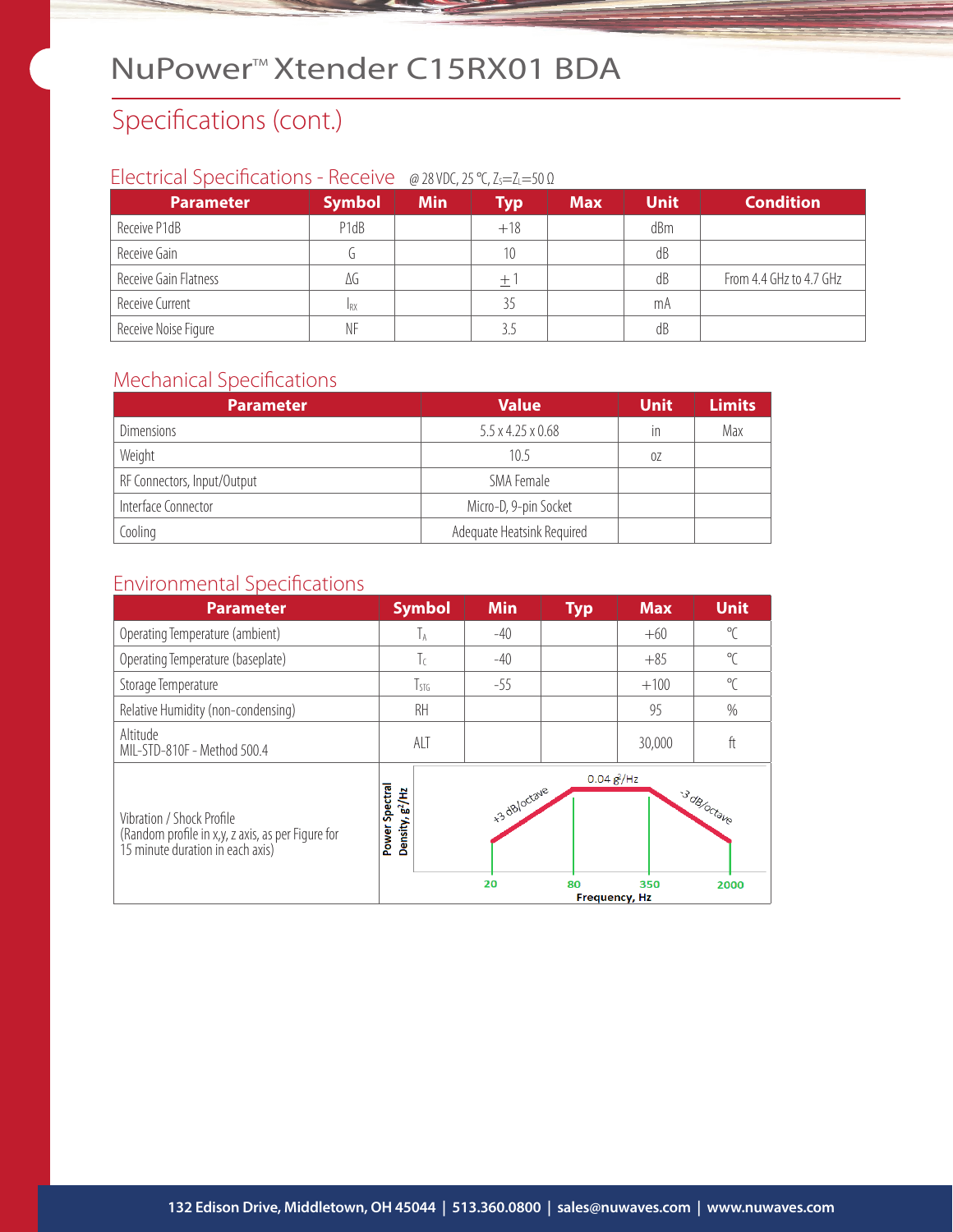# NuPower<sup>™</sup>Xtender C15RX01 BDA

# Performance Plots

Test Conditions:  $+28$  VDC,  $+25$  °C,  $Z_s = Z_L = 50$   $\Omega$ 





#### Efficiency vs. Output Power **Efficiency vs. Input Power**



#### Output Power vs. Input Power





Efficiency P1dB & P3dB





Output Power [0dBm Input Power] Small Signal Gain [-40dBm Input Power]